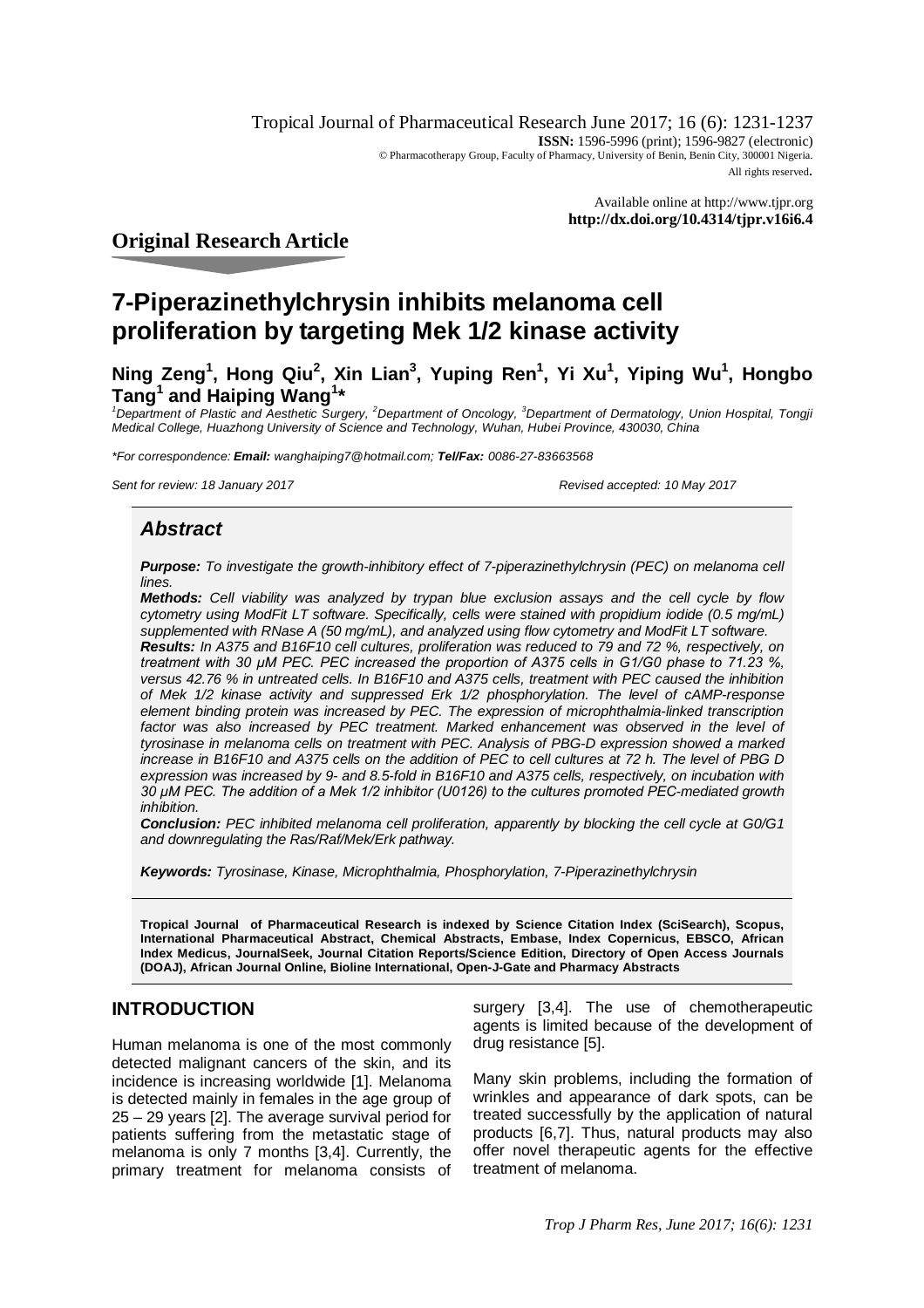Flavonoids are an abundant class of natural products in plants, and biological investigations have revealed their promising potential as anticancer agents [8]. Studies have demonstrated that flavonoids exhibit inhibitory effects, both *in vitro* and *in vivo*, on tumor cell proliferation in various types of cancers, including prostate, breast, and hepatic cancer cells [9].

An important advantage of flavonoids is their low toxicity in living systems. Thus, flavonoids are important candidates for the treatment of cancer.

5, 7-Dihydroxyflavone, commonly known as chrysin, is a flavonoid isolated from extracts of many plants, including *Passiflora caerulea*, and propolis [10]. The biological properties of chrysin include anti-inflammatory, anti-oxidant, and anticancer activities [11]. In cervical cancer and leukemia cells, chrysin treatment causes the induction of apoptosis [12]. *In vivo* studies have shown that chrysin prevents carcinoma metastasis by inhibiting tumor angiogenesis [13].

A derivative of chrysin, 7-piperazinethylchrysin (PEC), is a potent anti-cancer agent against various carcinoma cell lines [14]. The current study was designed to investigate the effects of PEC on melanoma cells and its mechanism of action.

# **EXPERIMENTAL**

## **Reagents and test compound**

PEC was synthesized according to Edward *et al* [15]. The compound was dissolved in methanol to prepare a stock solution, which was diluted to provide solutions of the desired concentration. A specific inhibitor of Mek 1/2, U0126, was purchased from Sigma-Aldrich (St. Louis, MO, USA).

## **Cell lines and culture conditions**

The murine B16F1 melanoma cell line was purchased from the National Center for Cell Sciences; the A375 human melanoma cell line was obtained from the American Type Culture Collection (Manassas, VA, USA). Both lines were cultured in RPMI-1640 medium supplemented with 10 % fetal bovine serum. Cell culture was performed at 37 °C in a humidified atmosphere consisting of 5 %  $CO<sub>2</sub>$  and 95 % air.

#### **Evaluation of cell viability**

A375 and B16F10 cells were grown in 24-well plates at a density of 2  $\times$  10<sup>5</sup> cells per well and cultured for 24 h. Following culture, various

concentrations of PEC, solvent, a combination of PEC and U0126, or U0126 were added to the wells, and the plates were incubated for 72 h. After incubation, the cells were washed, harvested, and subsequently subjected to trypsinization. Trypan blue solution (0.4 %) was then added to the wells followed by an examination of the cells under an optical microscope. The effects of PEC and U0126 on cell viability were compared with control cells treated with solvent alone.

## **Cell cycle analysis**

The cells were distributed in 6-well plates at  $3 \times$  $10<sup>4</sup>$  cells per well and cultured for 24 h. After incubation, the cells were treated for 72 h with various concentrations of PEC or solvent alone (control). The cells were then collected, washed with PBS, and subsequently fixed in 70 % ethyl alcohol. The cells were then stained with propidium iodide (PI; 0.5 mg/mL), supplemented with RNase A (50 mg/mL), and analyzed using flow cytometry and ModFit LT software (ver. 4.0; BD Biosciences, Franklin Lakes, NJ, USA).

### **Determination of melanin formation**

A375 cells were seeded in 24-well plates at  $2 \times$  $10<sup>5</sup>$  cells per well. After culture for  $24$  h, the cells were incubated with PEC or solvent for 72 h. After washing, the cells were collected and subjected to trypsinization. The cells were then centrifuged (700 × *g*, 20 min) to collect the supernatant for the determination of extracellular melanin. The supernatant (1 mL), after treatment with HEPES buffer (0.4 M, 6.8 pH) and 90 % ethyl alcohol, was subjected to optical density measurements at 476 nm. For the determination of intracellular melanin, treated cells were washed, trypsinized, and subsequently treated with 1 N NaOH. Melanogenesis was determined by the sum of the extracellular and intracellular melanin contents compared with control cells.

## **Evaluation of tyrosinase activity**

After culture and incubation with PEC or solvent for 72 h, cells were collected, washed twice with PBS, and subjected to trypsinization. The cells were then treated with trypan blue (0.4 %). Cell lysates were prepared by treating the cells for 30 min with a solution of Triton X-100 (1 %) in sodium phosphate buffer (0.1 M, 6.8 pH). Incubation of the lysates was performed for 4 h with DOPA (3, 4-dihydroxyphenylalanine) and sodium phosphate buffer. After incubation, the absorbance was recorded at 490 nm to measure the activity of tyrosinase as the fold increase in comparison with control cells.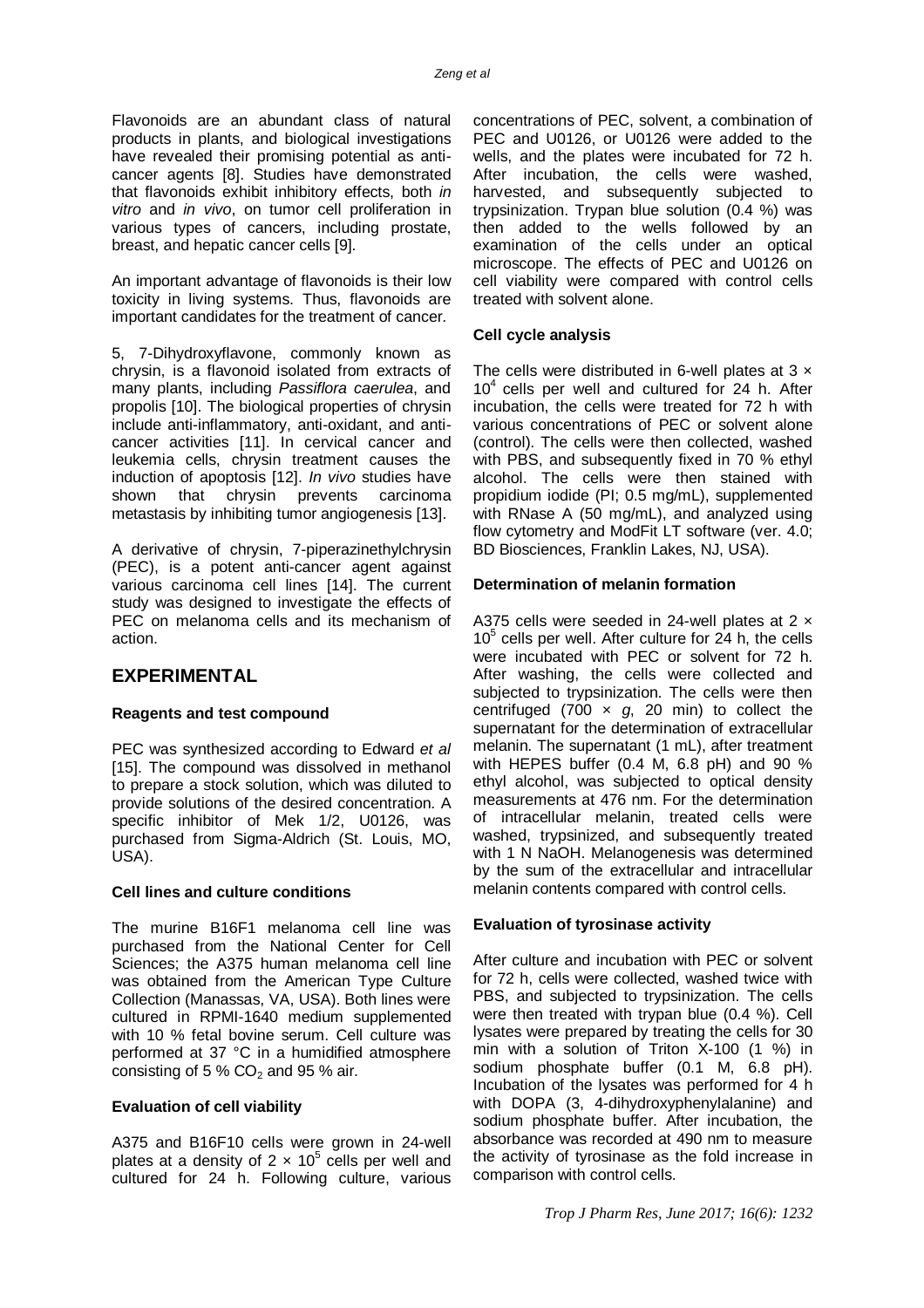#### **Western blot analysis**

After treatment with PEC or solvent for 72 h, the cell lines were subjected to protein extraction on ice using lysis buffer (100 mM NaCl, 20 mM Tris HCl, pH 7.8, and 0.1 % NP-40). The cellular homogenates were subjected to centrifugation (10,000 rpm, 15 min, 4 °C) to obtain the supernatant, which was stored at -80°C until analysis. The total protein samples obtained were separated by 10 % SDS-PAGE and then transferred electrophoretically to nitrocellulose membranes. Blockage of non-specific sites on the membranes was performed at room temperature for 1 h using 2 % bovine serum albumin. Each membrane was incubated with primary antibodies overnight at 4 °C. The primary antibodies used were anti-p-Erk 1/2 (Tyr-204), anti-p-Mek 1/2 (Ser 218/Ser 222), antimicrophthalmia related transcription factor (Mitf) (N-15), anti-p-cAMP-response element binding protein (CREB)-1 (Ser 133), and anti-PBG-D (A-16) (all from Santa Cruz Biotechnology, Inc., Santa Cruz, CA, USA). Following incubation, the membranes were washed and then incubated for 1 h with horseradish peroxidase-conjugated secondary antibodies at room temperature. After washing, the blots were developed using an enhanced chemiluminescence kit (Amersham, Buckinghamshire, UK) and subjected to autoradiographic film exposure.

#### **Statistical analysis**

All data are presented as mean ± standard deviations. SigmaStat software (SPSS-Jandel 2.0 Scientific, San Jose, CA, USA) was used for all statistical analyses. An analysis of the raw data was performed using the unpaired Student's *t*-test. Among various doses, differences were considered statistically significant at *p* ≤ 0.05.

## **RESULTS**

#### **PEC inhibited A375 and B16F10 cell proliferation**

In A375 cell cultures, the addition of PEC reduced proliferation by 12, 27, 36, 45, 63, and 79 % at 5, 10, 15, 20, 25 and 30 μM, respectively (Figure 1). The proliferation of B16F10 cells was also reduced by PEC in a concentrationdependent manner. B16F10 cell proliferation was reduced by 9, 18 29, 38, 59, and 72 % on treatment with 5, 10, 15, 20, 25 and 30 μM PEC, respectively, after 72 h.

#### **PEC induced cell cycle arrest in A375 and B16F10 cells**

Flow cytometry revealed that PEC increased the proportion of A375 cells in G1/G0 phase, with a consequent reduction in S phase (Figure 2). The proportion of A375 cells treated with 30 μM PEC in G1/G0 phase was increased to 71.23 % in comparison with 47.76 % in untreated cells. In S phase, the A375 cell proportion decreased, to 11.09 %, on treatment with 30 μM PEC, relative to 29.67 % in untreated cells. In G2/M phase, the percentage of A375 cells was 15.89 and 21.46 % in cultures treated with 30 μM PEC and without treatment, respectively (Figure 2). Similar results were obtained with B16F10 cells (Figure 2).

#### **PEC altered Mek 1/2 activity in melanoma cells**

In A375 and B16F10 melanoma cell cultures, the addition of PEC caused a reduction in Erk phosphorylation after 72 h (Figure 3). The addition of 5, 10, 15, 20, 25 and 30 μM PEC to cultures of A375 cells reduced the Erk phosphorylation level in a concentrationdependent manner.



**Figure 1:** Effect of PEC on the rate of melanoma cell proliferation. Cells were treated with the indicated doses of PEC for 72 h followed by the determination of viability using trypan blue exclusion. The data are the means of triplicate experiments carried out independently; \**p* < 0.005 vs. untreated cell cultures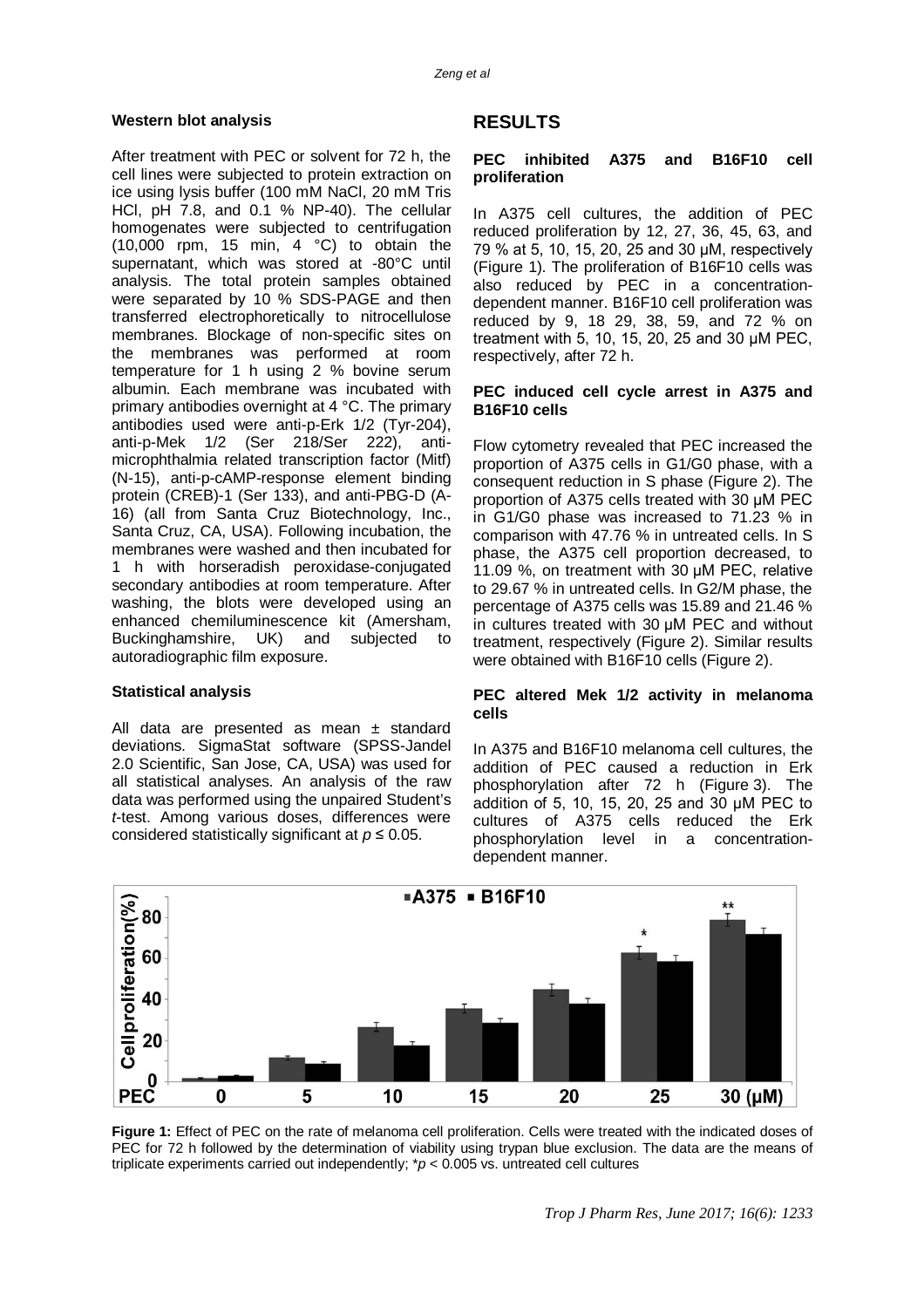

**Figure 2:** Effect of PEC on the cell cycle in melanoma cells. A375 and B16F10 cells were treated with PEC and then stained with PI. The data are from triplicate experiments. \*\**p* < 0.001 vs. untreated cells



**Figure 3:** Effect of PEC on the phosphorylation of Erk 1/2 and activation of Mek 1/2 in melanoma cells. A Western blot assay was used to analyze the phosphorylation of Erk 1/2 and activation of Mek 1/2 in (A) A375 and (B) B16F10 cells after PEC treatment



**Figure 4:** PEC promotes the formation of melanin and tyrosinase in A375 cells. The data are the means of three independent experiments; \**p* < 0.005, \*\**p* < 0.005 vs. solvent-treated cells

Similarly, in B16F10 cells, the phosphorylation level was reduced on treatment with 5, 10, 15, 20, 25 and 30 μM PEC. Mek 1/2 activation was promoted in both A375 and B16F10 cell cultures on the addition of PEC. Densitometry revealed 8, 19, 47, 69, 72 and 91 % increases in the activation level of Mek 1/2 in A375 cell cultures on the addition of 5, 10, 15, 20, 25 and 30 μM PEC, respectively.

Similarly, in B16F10 cell cultures, the addition of 5, 10, 15, 20, 25 and 30 μM PEC enhanced the Mek 1/2 activation level to 6, 16, 43, 61, 74 and 88 %, respectively (Figure 3A and Figure 3B).

#### **PEC promoted melanogenesis in melanoma cells**

In A375 cell cultures, incubation with PEC promoted the formation of melanin at 72 h (Figure 4). Melanin formation was increased by 1.2, 1.9, 2.8, 3.6, 4.9 and 6-fold in A375 cells upon treatment with PEC at 5, 10, 15, 20, 25 and 30 μM, respectively. Tyrosinase activity in A375 cells was also promoted, by 1.8, 2.3, 2.7, 3.6, 3.9 and 4-fold, on treatment with 5, 10, 15, 20, 25 and 30 μM PEC, respectively (Figure 4).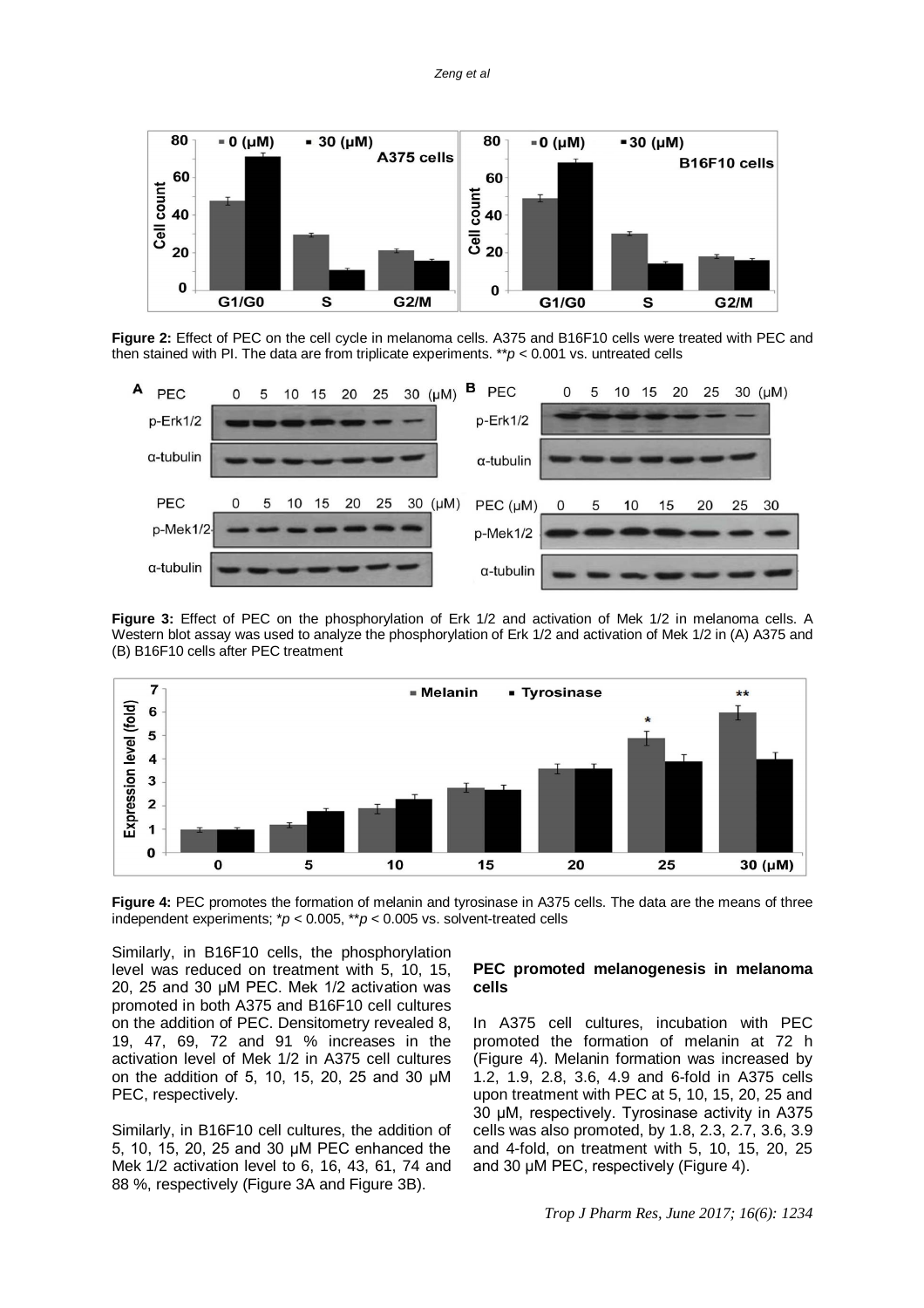#### **PEC increased the phosphorylation of CREB and the expression of Mitf in melanoma cells**

In A375 cell cultures, the addition of PEC increased the CREB phosphorylation level at 72 h. PEC addition at 5, 10, 15, 20, 25 and 30 μM increased the phosphorylation of CREB in a dose-based manner versus untreated cells (Figure 5A). The level of Mitf was also increased in A375 cells on treatment with PEC for 72 h. The increase was maximal at 30 μM PEC. Similar results were observed for CREB and Mitf in B16F10 cells (Figure 5B).

#### **PEC increased the level of porphobilinogen deaminase (PBG-D) in melanoma cells**

An analysis of the expression level of PBG-D protein showed a marked increase in A375 and B16F10 cells on the addition of PEC to cell cultures at 72 h. The level of PBG-D expression was increased, 2.0, 3.5, 4.6, 5.9, 7.6 and 9-fold, by 5, 10, 15, 20, 25 and 30 μM PEC in A375

cells, respectively (Figure 6A). Similarly, in B16F10 cells, the addition of PEC to cultures increased the level of PBG-D at 5, 10, 15, 20, 25 and 30 μM by 1.9, 3.1, 4.4, 5.3, 7.4 and 8.5-fold, respectively (Figure 6B).

#### **U0126 promoted the PEC-mediated inhibition of A375 and B16F10 cell proliferation**

In A375 cell cultures, the addition of PEC reduced cell growth by 79 % at 30 μM (Figure 7). Addition of the Mek 1/2 inhibitor U0126 enhanced the PEC-mediated reduction in cell growth. PEC at 30 μM was added to cultures of A375 cells in combination with various concentrations of U0126. At 1, 2, 4, 6, 8 and 10 μM U0126, in combination with PEC, cell viability was reduced by 83, 87, 89, 92, 93 and 96 %, respectively, versus the control (Figure 7). Similar results were observed for the inhibition of B16F10 cell proliferation by U0126 treatment (Figure 7).



**Figure 5:** Effect of PEC on the phosphorylation of CREB and expression of Mitf in melanoma cells. (A) A375 and (B) B16F10 cells were treated with PEC for 72 h and then analyzed for changes in CREB phosphorylation and Mitf expression using Western blotting



**Figure 6:** Effects of PEC on the PBG-D levels in melanoma cells. Cells treated with PEC were analyzed using Western blotting to assess the levels of PBG-D. α-Tubulin was used as an internal loading control



**Figure 7:** Effect of the Mek 1/2 inhibitor U0126 on the PEC-mediated reduction in cell growth. Cells were treated with the indicated doses of U0126 and PEC followed by an analysis of cell viability. The data are the means of triplicate independent experiments; \**p* < 0.005 vs. untreated cell cultures

*Trop J Pharm Res, June 2017; 16(6): 1235*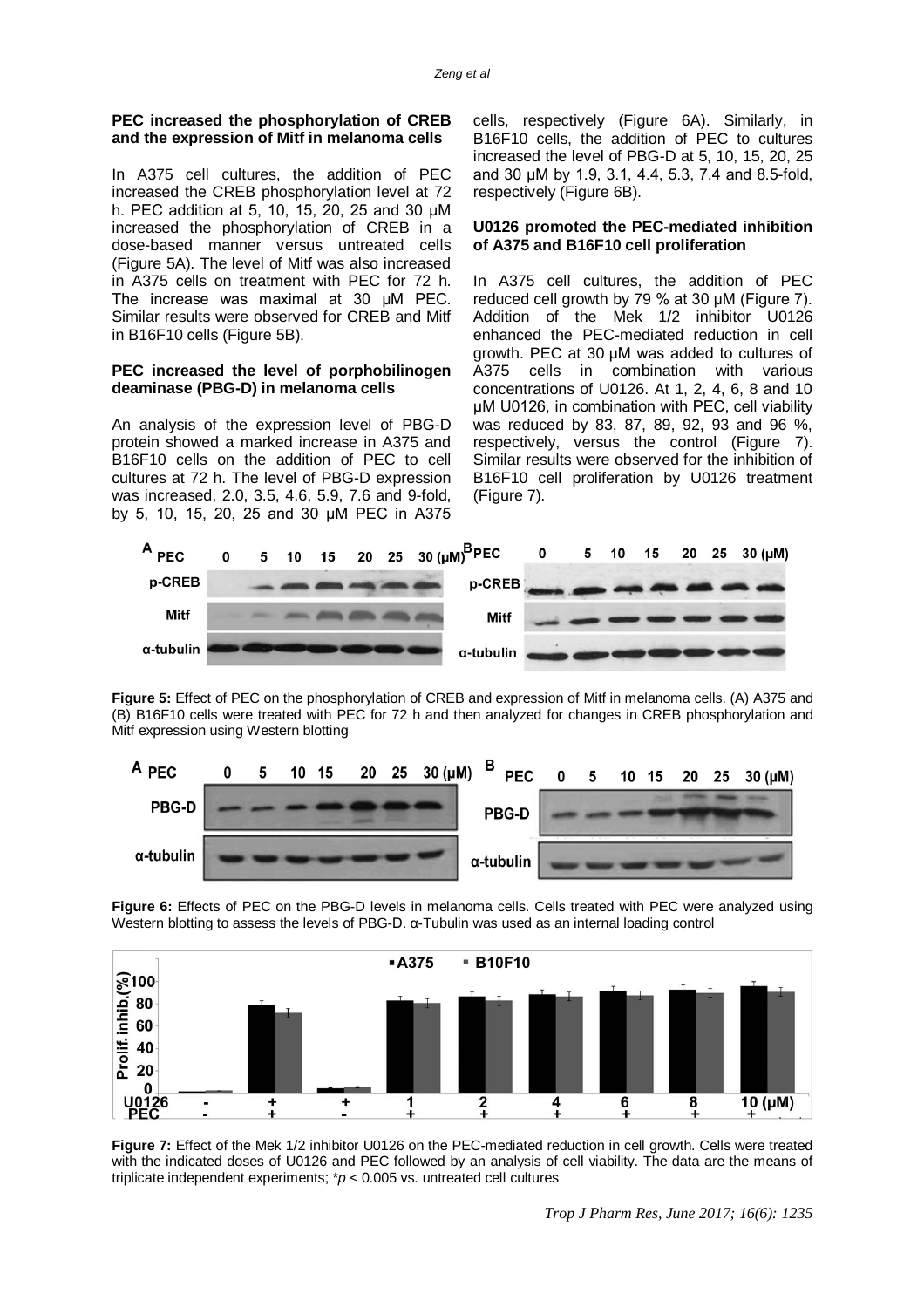# **DISCUSSION**

In this study, we demonstrated the role of PEC in the inhibition of melanoma cell growth. The data show that PEC inhibited melanoma cell proliferation and blocked the cell cycle in G0/G1.

The regulation of cellular processes, including viability, proliferation, and differentiation, via the transfer of signals from the cell to the nucleus, leading to cell cycle progression at G0/G1, is maintained by Erk 1/2, which belongs to the mitogen-activated protein kinase (MAPK) signaling pathway [16]. MAPK pathway regulation and Erk activation are dependent on Mek 1/2. The present study indicates that Erk phosphorylation was inhibited in melanoma cell lines upon treatment with PEC. PEC treatment also promoted the activation of Mek 1/2 in melanoma cells. Studies have shown that, among melanoma cells, more than 60 % harbor an activating mutation that induces Mek and Erk activation and consequently promotes the proliferation of cells and inhibits pigmentation [17].

The current study demonstrates that PEC treatment promoted melanogenesis in melanoma cells in a dose-dependent manner. Thus, PEC promoted Mek 1/2 activation, reducing its kinase activity and leading to the upregulation of melanogenesis through a cell cycle arrest. The formation of melanin in melanoma cells is induced via cAMP [18]. The activation and translocation of protein kinase A, and, consequently, CREB activation and gene transcription, are due to cAMP [19]. One of the genes expressed during this process is Mitf, which plays important roles in the regulation of melanocyte viability, proliferation, and differentiation [20].

Mitf is also involved in the transcription of tyrosinase-related genes, which are involved in melanogenesis induced by cAMP [21]. In the current study, PEC treatment significantly promoted the formation of melanin and the activity of tyrosinase in melanocytes. In melanoma cell lines, the addition of PEC increased the phosphorylation level of CREB. The level of Mitf was also increased in melanoma cells on treatment with PEC. Studies have shown that Erk 1/2 activation leads to the downregulation of Mitf expression [22]. Thus, the present study shows that PEC promoted the expression of Mitf and increased the CREB level by downregulating Erk 1/2 phosphorylation. In melanoma cells, Mitf mediated melanogenesis via an arrest of the cell cycle in G1/G0 phase.

In the present study, PEC treatment inhibited the activity of Mek 1/2 kinase and phosphorylation of Erk, which play key roles in cell proliferationrelated gene transcription. Thus, it appears that PEC treatment causes stabilization of the cAMP signaling pathway in melanoma cells, phosphorylates CREB, and increases the level of Mitf, leading to the promotion of differentiation and melanogenesis. Our results show that U0126, in combination with PEC, enhanced the inhibition of melanoma cell proliferation. U0126 inhibited cell viability, promoted melanoma cell differentiation, and inhibited tumor cell invasion [23]. Major factors that mediate the Raf signaling pathway include Mek 1 and Mek 2, which are<br>considered to be of great value for considered to be of great value for downregulating the Raf/Mek/Erk pathway in carcinomas [23]. This study thus shows that U0126 downregulated the Ras/Raf/Mek/Erk pathway, which, in turn, increased the sensitivity of melanoma cells to PEC.

# **CONCLUSION**

PEC inhibited the proliferation of melanoma cells by blocking the cell cycle at G1/G0 phase and induced melanogenesis through Mek 1/2 activation. Thus, PEC may be useful for the induction of differentiation and melanogenesis in melanoma cells.

# **DECLARATIONS**

# *Acknowledgement*

Financial support from the Department of Dermatology, Union Hospital, Tongji Medical College, Huazhong University of Science and Technology, Wuhan, China, is acknowledged.

## *Conflict of Interest*

No conflict of interest associated with this work.

## *Contribution of Authors*

The authors declare that this work was done by the authors named in this article and all liabilities pertaining to claims relating to the content of this article will be borne by them.

## *Open Access*

This is an Open Access article that uses a funding model which does not charge readers or their institutions for access and distributed under the terms of the Creative Commons Attribution License (<http://creativecommons.org/licenses/by/>